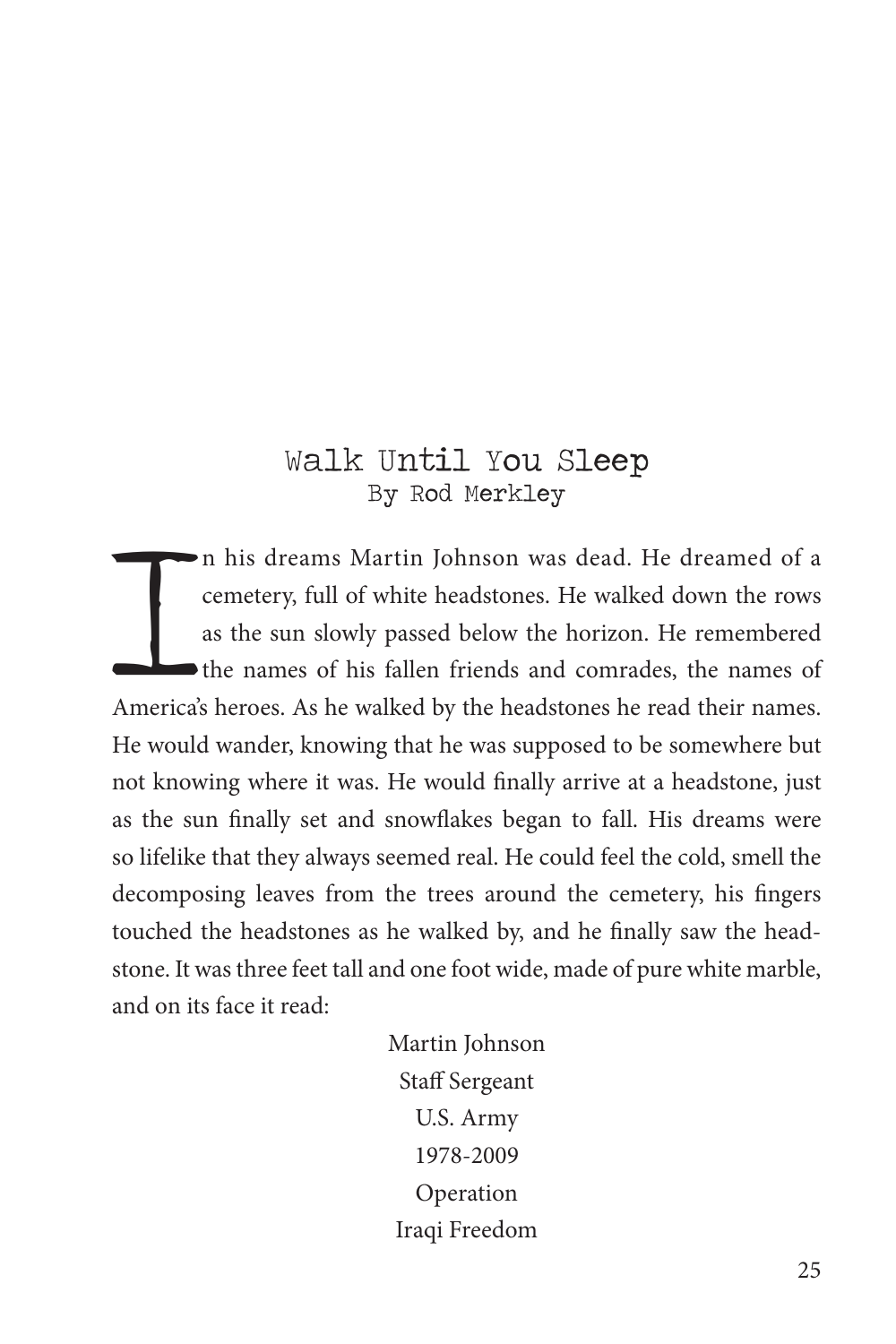He knew that this was where he was supposed to be because it was his headstone. In his dreams, Martin Johnson was dead.

Goodbyes were always hard for Martin. Throughout his life he had said goodbyes to a great number of people. He said goodbye to his mother and father when he left for the military, he said goodbye to his buddies who died on the battlefields of Iraq, and he said goodbye to his wife who could not deal with his PTSD enhanced mood swings after he returned from combat. Martin Johnson was used to goodbyes. But even for someone who was used to goodbyes this one was difficult. Tonight he was saying goodbye to his little five-year-old son.

Martin limped up the darkened stairs, he limped down the hall, he quietly limped through the door, and he limped over to the bed where this little son slept. In fact, Martin limped everywhere that he went. His limp was just a part of him. Along with a handful of medals and the thanks of a grateful nation, Martin had returned from Iraq with a permanent disability.

It all happened on a cold Iraqi morning a few miles outside of Forward Operating Base Warhorse in Diyala Province, Iraq. It was a cold winter morning and Martin's platoon was on patrol. People laugh and think that soldiers are joking when they talk about the cold Iraqi winters, but those who have served in Iraq know the truth. After the scorching summer and windblown fall, the cool wet winter months came with a surprising chill. This was especially noticeable in the early morning hours just before sunrise. Martin was the gunner in an armored Humvee as his convoy traveled through the city of Baquoba. He heard the beginning of the call to prayer and would remember thinking how relaxing that sound was. The morning calm of the call to prayer was violently interrupted by an explosion.

In the latter years of the war in Iraq the technology utilized by the various militant groups evolved with the technology brought by the Americans. The massive bombs that had been used in the past were less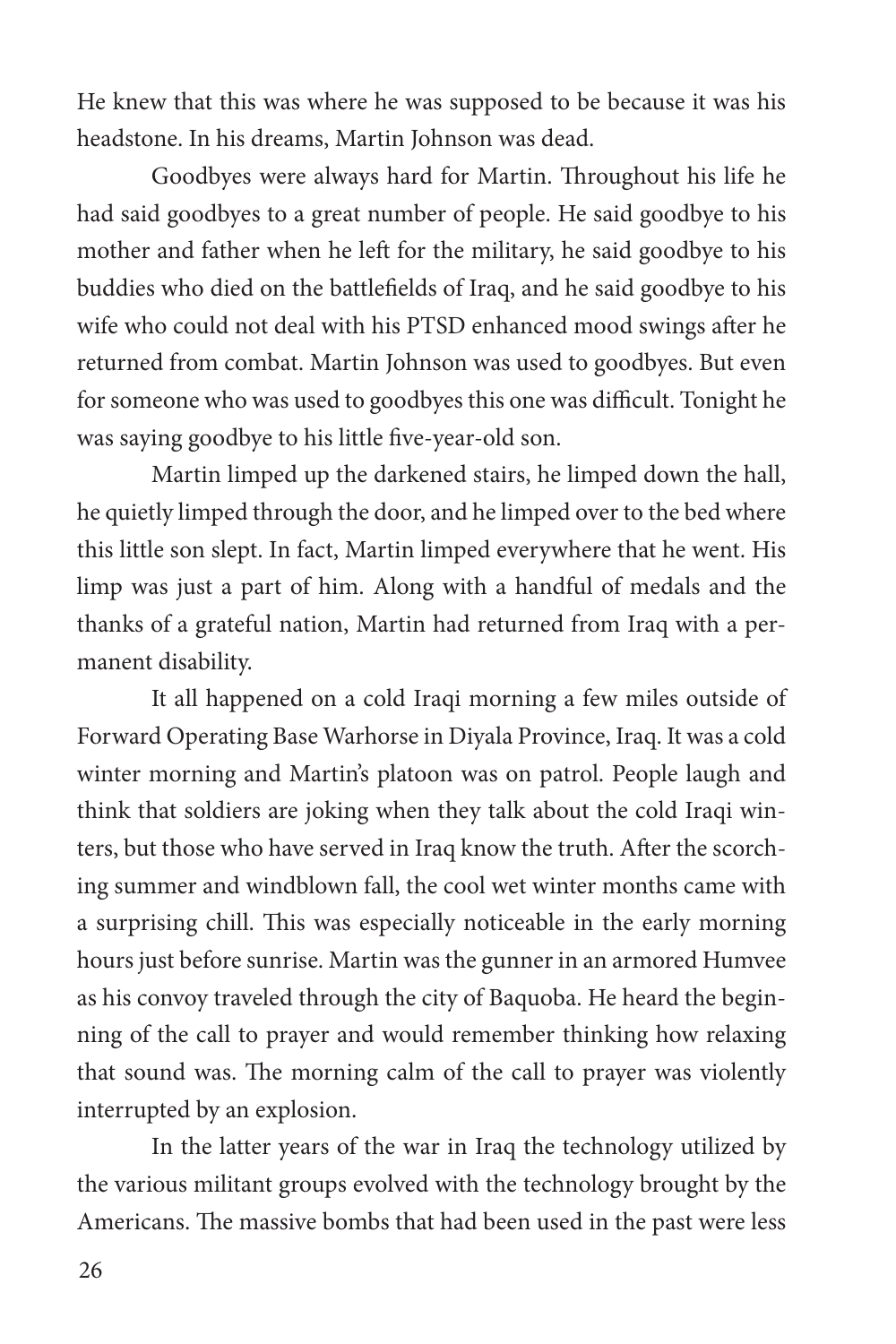effective against America's heavily armored, mine resistant vehicles, so the Iraqi militants were using something new, or at least new to them.

In the late 19th and early 20th centuries Western scientists developed a weapon known as a shaped charge. A shaped charge basically harnesses the power of an explosion to form a projectile of molten metal that would cut through even the thick new American armor. It was this kind of IED that was used against Martin's vehicle. The explosion sent shrapnel throughout the cabin of the vehicle, instantly killing the truck commander who was sitting in the passenger seat, significantly injuring the driver, and destroying the front third of Martin's right foot. What happened next led to Martin's receiving the Bronze Star. Heroic actions such as returning fire after sustaining significant injuries, taking control of the vehicle and driving out of the kill zone, and assisting medical personnel in the evacuation of injured soldiers were all cited in his award decoration.

The next few days were a blur of action. He vaguely remembered his evacuation to the Combat Support Hospital at Joint Base Balad where he received emergency surgery to stabilize him for the flight home. He spent a foggy few days at Landstuhl Army Medical Center in Germany where he began to comprehend the extent of his injuries. Finally he made it to Walter Reed Army Medical Center where he received another surgery before he returned "home". Home meant two years and four more surgeries at the Warrior Transition Unit at Fort Carson, Colorado where he underwent physical therapy that gave him strength to walk, hike and run as much as he liked. But he still walked with a distinct limp.

So on what he assumed would be the last night he limped over to his little son's bed and gave him a goodnight kiss. He cried when he thought of his son growing up without his daddy but he secretly knew that this was for the best. He was broken, damaged goods, he wasn't good enough for his wife anymore and he didn't want to burden his son with the problems that he had dealt with since his return from Iraq. So he dad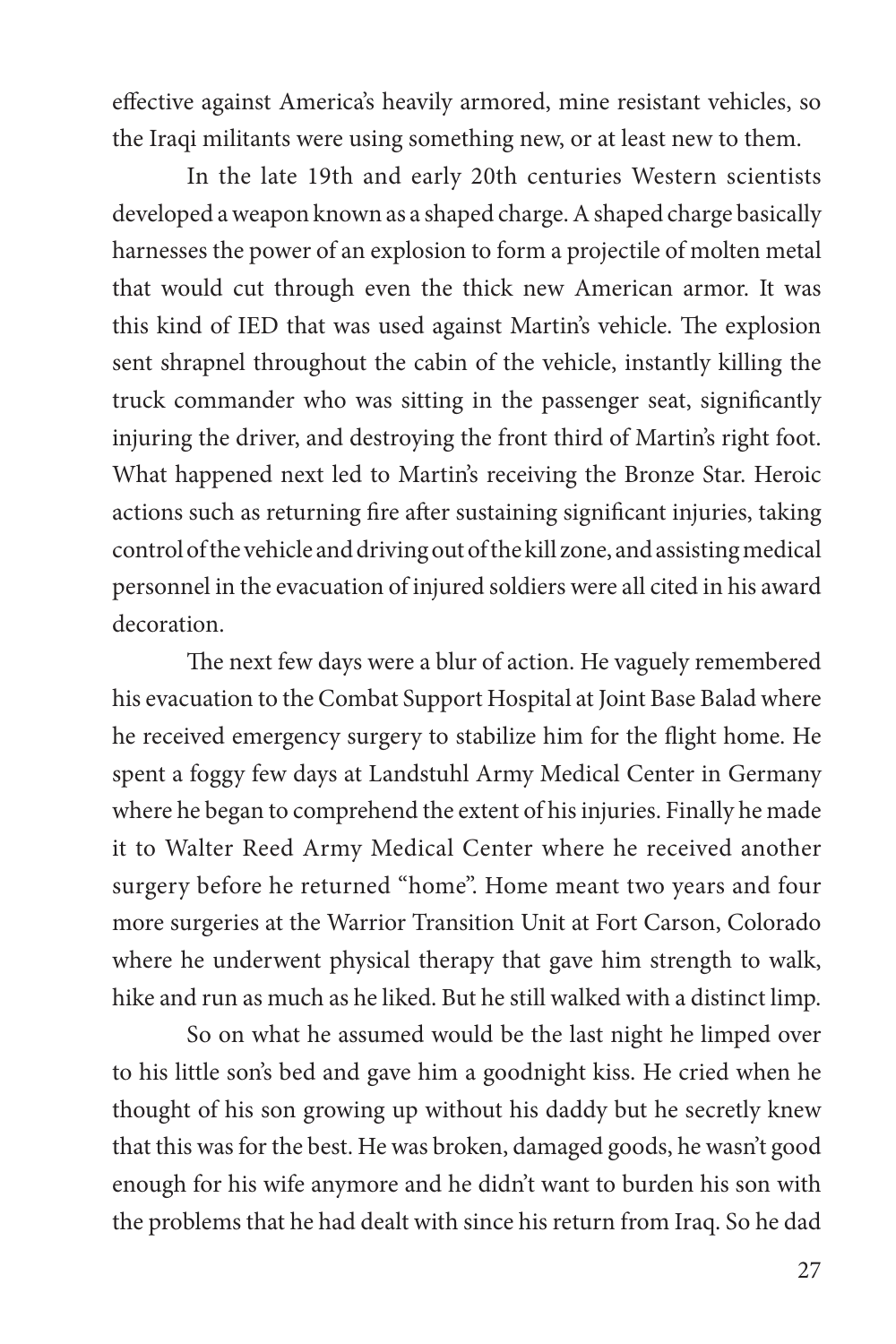decided that he was going to die and that weekend was the time that he had chosen to kill himself.

Suicide…killing himself…somehow that had never seemed right. So Martin came up with a plan that would ensure his death but not be recognized by his family or friends as suicide.

He thought about it for weeks after his wife left him. First he had planned a motorcycle accident but decided against it because it could either be too obvious or worse, he could fail in his attempt and be even more seriously injured and not die. Martin had heard stories of suicide by police but decided against that because of how it would affect others. Drug overdose, climbing accident, and drowning were all ruled out because of various reasons. One day he was walking in the hills around his house to clear his mind and he came up with a plan. He would walk himself to death.

Martin Johnson was a planner. He planned everything in his life and his death was no different. It would have to happen in the early fall when the nights were cold enough to induce hypothermia but the days were warm enough to justify going on a long hike. He would have to start walking and get into shape so that people would not wonder why he was hiking on weekends. Finally he would need to get his affairs in order so that his son would be taken care of.

Martin started with short walks two or three times a week. He walked around the hills near to his house or to the grocery store. He hiked with other veterans as part of a service group and he went on longer hikes with a local volksmarching club. As he walked and hiked a funny thing happened. Martin started to become happier. When he began even short walks were arduous and the pain in his foot was severe. But as he started to walk more he got stronger and started to really enjoy himself, and he became happy. It is a well-known fact that getting out and becoming more active has a positive effect on your mood but it was not something that Martin had expected. He actually started to doubt his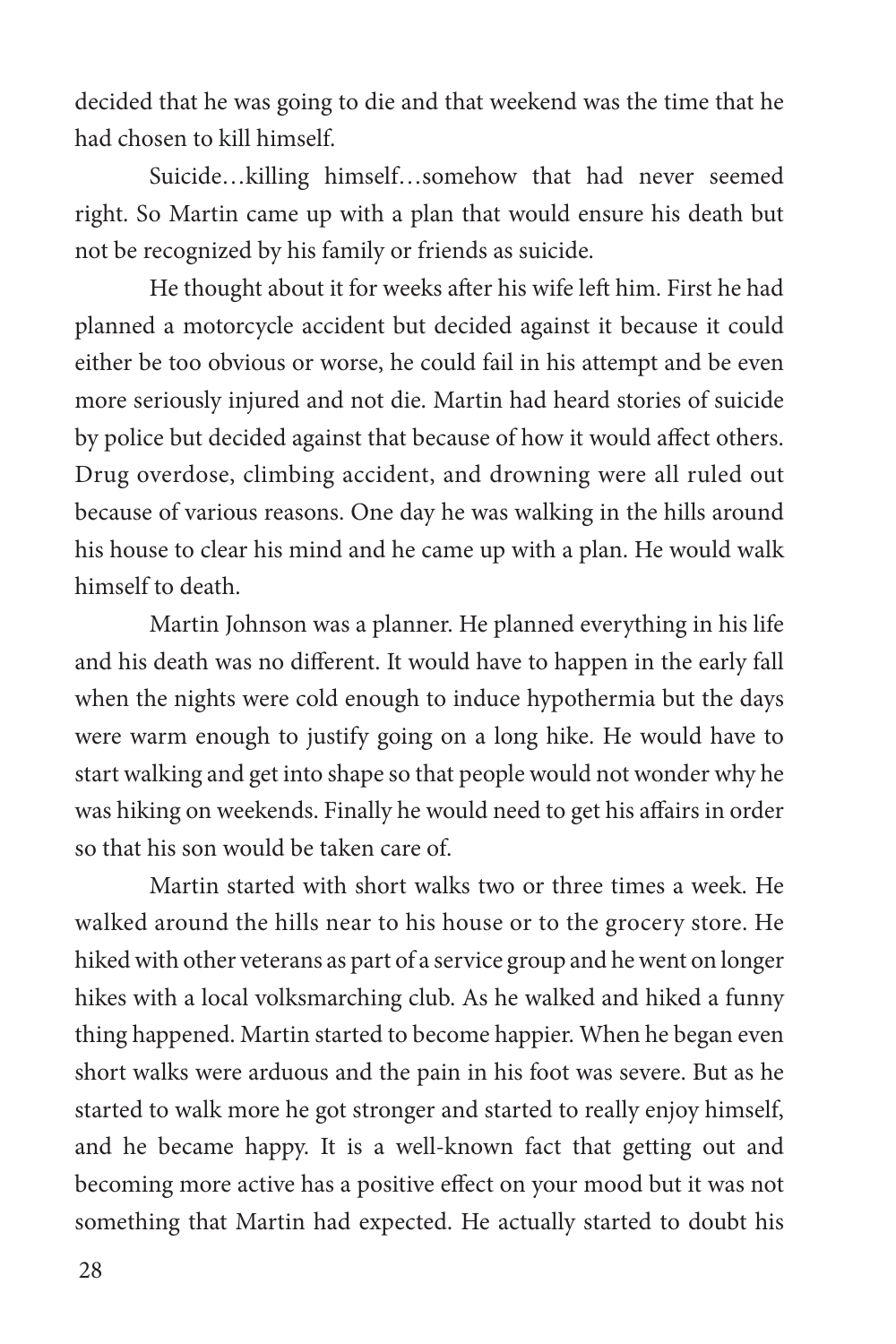plans to die. In the end, however, he decided that his plan was sound and believed that as the winter approached his mood would again return to the depression that he had experienced after his return from Iraq.

Early on the morning of October 3rd, Jessica, Martin's younger sister knocked on his door.

"You realize that I never wake up before six on the weekend, bro. You can't sleep in for once?"

"Fifty kilometers is a long way Jess. You gotta start early and walk all day."

"And remind me, why do you have to walk fifty in one day?" Jess asked.

"It's for a badge from my volksmarching club. I guess that in Germany some of the most famous volksarches are fifty kilometers. When you complete the fifty you get a special badge for your walking stick and a patch for your jacket. But really it's more of a pride thing. If I can walk fifty with half a foot then I'm pretty much the shit."

"Okay, 'the shit'," Jessica joked while doing air quotes with her fingers. "You have a good time. What time should I wake Jakey up?"

"If Jake isn't up by nine then wake him up. His mom will be here at noon to pick him up."

Martin then surprised her by giving her a hug and saying, "Thanks for everything Jess. You're the one that's been there for me through it all."

"Okay bro, I'll see you later."

Martin thought to himself that that was probably the last real conversations that he would have in this life.

He stopped by a diner for a high calorie breakfast and cup of coffee then he was off to the trailhead for the start of is walk. He had chosen this route for a reason. While most of the volksmarches are loops to discourage cheating this one was out and back. The problem was that there were several important forks in the trail where if you took the wrong trail you could become almost hopelessly lost. At eight thirty-five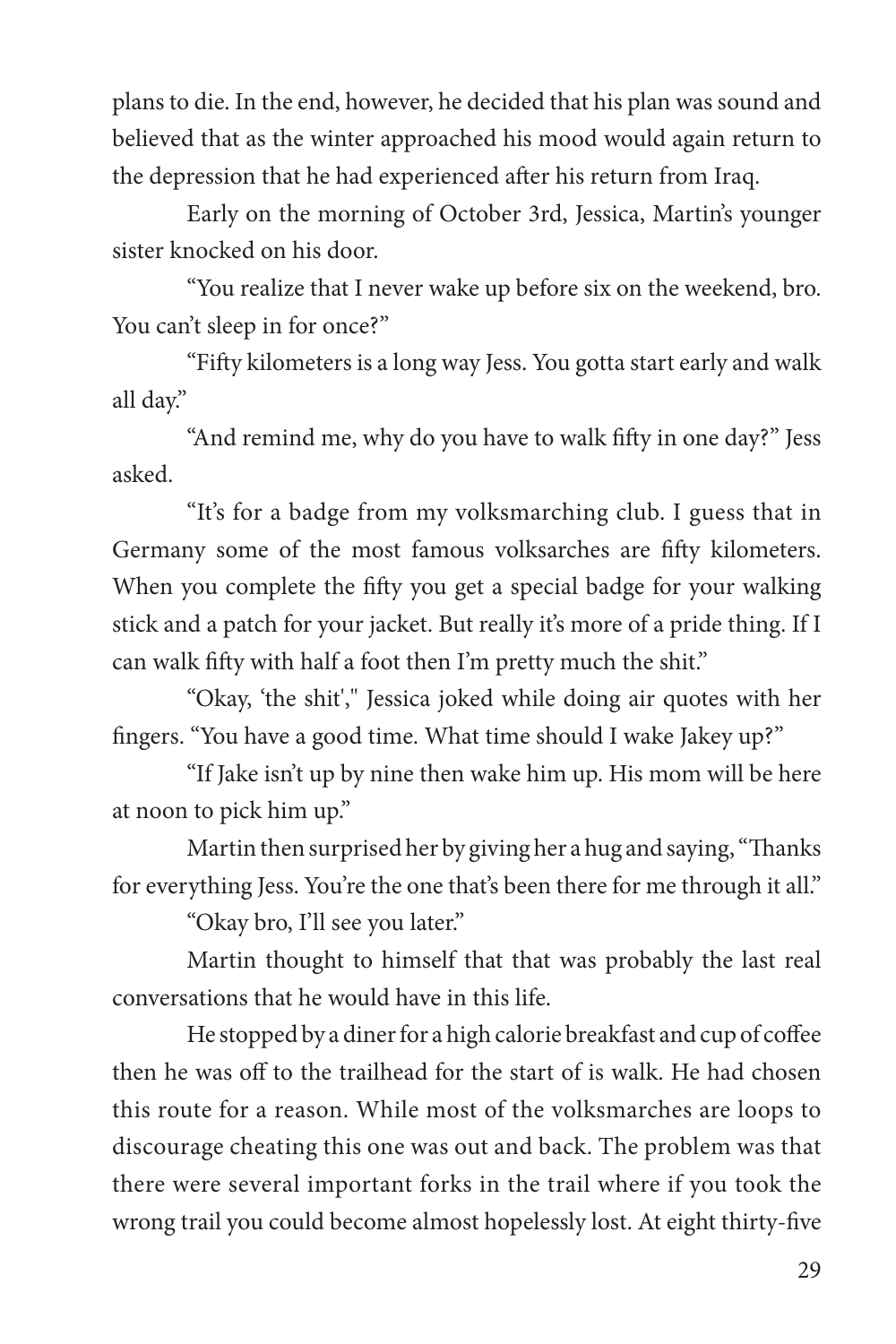AM Martin started walking at a nice, steady pace. He walked all morning and into the afternoon. At about two PM he hit the turnaround point and started heading back. He came to the fork where he had decided to get lost, stopped, and said a little prayer. Martin prayed for his family, for his son, and for all of the other soldiers out there who were suffering like him. Then he did something that he had not planned on. He prayed for God to give him a sign that he was supposed to live. Then he just sat there at the fork of the road for about n hour, enjoying the cool, fresh mountain air. Then he slowly stood up and started walking down the wrong trail, walking to his death.

Martin walked for five more hours until the sun had set and he began to shiver. He walked over to the side of the trail, lay comfortably on the hillside, and went to sleep. As he slept he dreamed. He dreamed of his friends, both alive and dead, he dreamed of his son and the life that he would live, and he dreamed of hell. He felt the fingers of demons grabbing his at him. He felt them burning his flesh and pulling him up. He heard the demon voices.

"Calm down! Calm down man! We're trying to help you."

Martin opened his eyes, he was awake and he was alive.

"Are you alright? We have a space blanket, we're going to wrap you up so that you can warm up and then we'll take you down the mountain."

"Okay, thank you," was all that Martin could say.

Even the best-laid plans can be undone by random circumstances. In this case the random circumstance was the poor decision of a boy scout. Thirteen-year-old Jarom Marker decided to go exploring during a weekend scout camp. He wandered a bit to far however and stumbled down an embankment, breaking his ankle. When he could not be found in the immediate area by his troop, Jarom's scout leader called the state police and a search was organized. The search proved successful and Jarom was found, but the search party also found a hypothermic Army veteran who became lost on a hike named Martin Johnson.